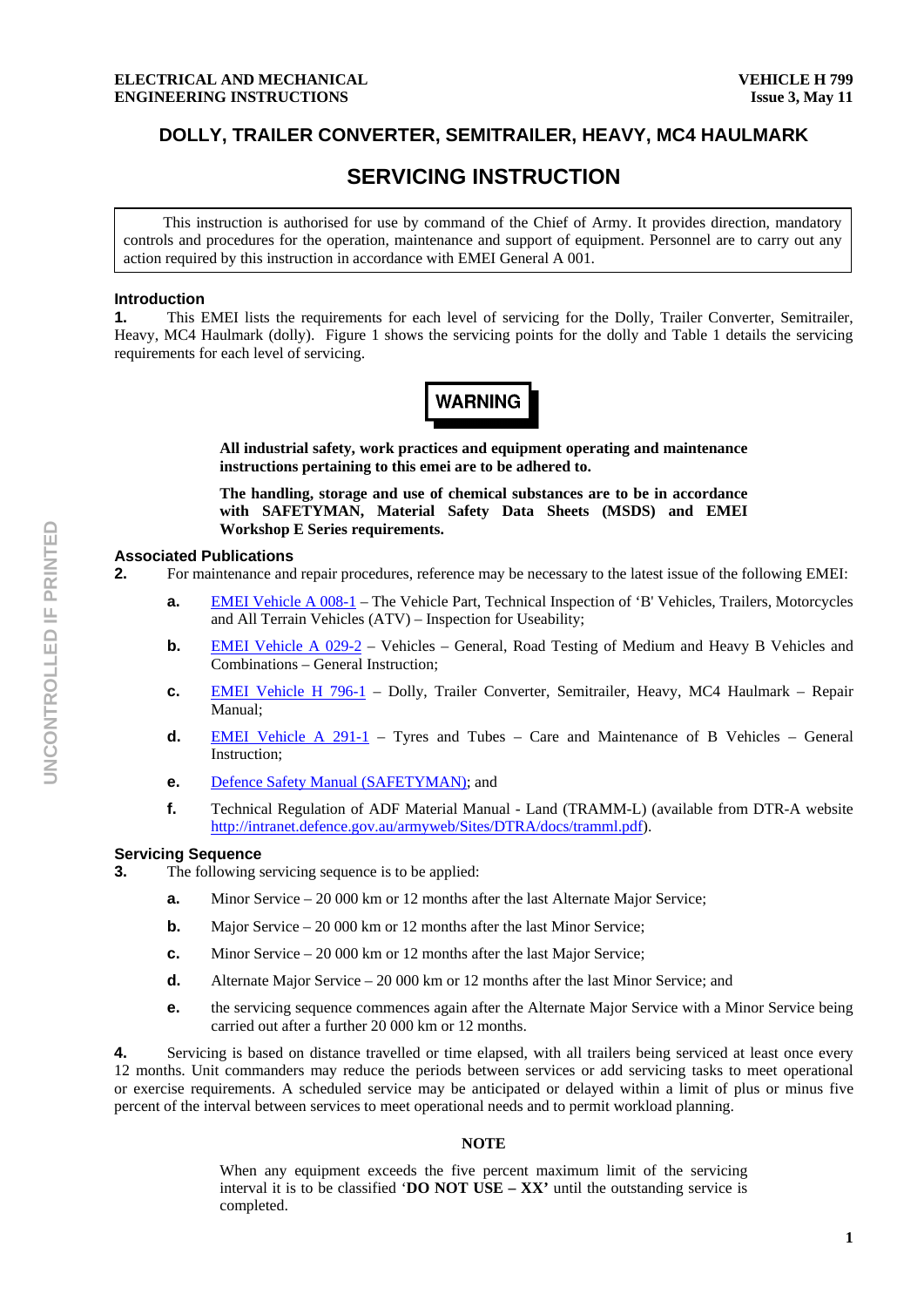#### **VEHICLE H 799 Issue 3, May 11**

### **Authorised Personnel**

**5.** Servicing is to be carried out by a Vehicle Mechanic - ECN 229 or tri-Service/civilian equivalent.

## **Standard Job**

**6.** Standard job numbers have been raised to detail the vehicle servicing. The following standard job numbers have been allocated:

- **a.** Minor Service 187;
- **b.** Major Service 462;
- **c.** Alternate Major Service 463; and
- **d.** Technical Inspection (TI) 6516.

# **Additional Tasks**

**7.** No additional tasks are to be added to scheduled maintenance work orders. A separate work order shall be raised to record additional maintenance tasks identified during the servicing and/or the Technical Inspection. These additional tasks may include, but not be limited to, the replacement of wheel bearings, brake pads/shoes, etc, and outstanding modifications. The additional tasks are to be completed in conjunction with the scheduled maintenance.

| <b>Serial</b>                                                                         | Item or Assembly (Note 1)                                               | <b>Minor</b>             | Major | <b>Alt Major</b> | Lubricant | No of<br><b>Points</b> |
|---------------------------------------------------------------------------------------|-------------------------------------------------------------------------|--------------------------|-------|------------------|-----------|------------------------|
| $\mathbf{1}$                                                                          | <b>Yard Release Valve</b>                                               | $\overline{\phantom{0}}$ | I,L   | I.L              | XG-315    | $\mathbf{1}$           |
| $\overline{2}$                                                                        | <b>Brakes</b>                                                           | A                        | A     | A                |           | $\overline{4}$         |
| 3                                                                                     | <b>Wheel Bearings</b>                                                   | L                        | I.L   | I,L              | XG-291    | $\overline{4}$         |
| 4                                                                                     | Road Spring U-bolts - Single Point                                      | Y                        | Y     | Y                |           | 12                     |
|                                                                                       | Road Spring U-bolts - Tandem                                            | Y                        | Y     | Y                |           | 8                      |
| 5                                                                                     | Spring Brake Control Valve                                              | ÷.                       | I.L   | I.L              | XG-315    | 2                      |
| 6                                                                                     | <b>Slack Adjuster Clevis</b>                                            | L                        | L     | L                | XG-291    | $\overline{4}$         |
| 7                                                                                     | <b>Brake Camshaft Bushes</b>                                            | L                        | L     | I.L              | XG-291    | 8                      |
| 8                                                                                     | Slack Adjuster                                                          | L                        | I.L   | I,L              | XG-291    | $\overline{4}$         |
| 9                                                                                     | <b>Brake Relay Valve</b>                                                |                          | I.L   | I,L              | XG-315    | 2                      |
| 10                                                                                    | Pilot Relay Valve                                                       | $\blacksquare$           | I.L   | I.L              | XG-315    | 2                      |
| 11                                                                                    | Fifth Wheel Bearing Plate                                               | L                        | L     | L                | XG-291    | $\overline{4}$         |
| 12                                                                                    | Fifth Wheel Jaw Pivots                                                  | L                        | L     | L                | XG-291    | $\overline{4}$         |
| 13                                                                                    | TI (Para 8)                                                             | <b>AR</b>                | AR    | AR               |           |                        |
| 14                                                                                    | Road Test (Para 9)                                                      | <b>AR</b>                | AR    | AR               |           |                        |
| 15                                                                                    | Record Details of Inspection in GM 120 -<br>Part 2 Record of Inspection | <b>AR</b>                | AR.   | AR               |           |                        |
| 16                                                                                    | Record Details of Service in GM 120 -<br>Part 2 Record of Service       | <b>AR</b>                | AR    | <b>AR</b>        |           |                        |
| Legend: $AR$ – Action Required, I – Inspect, L – Lubricate, O – Overhaul, Y – Tighten |                                                                         |                          |       |                  |           |                        |
| Note 1: Table 1 refers to Figure 1                                                    |                                                                         |                          |       |                  |           |                        |

#### **Table 1 – Servicing Schedule**